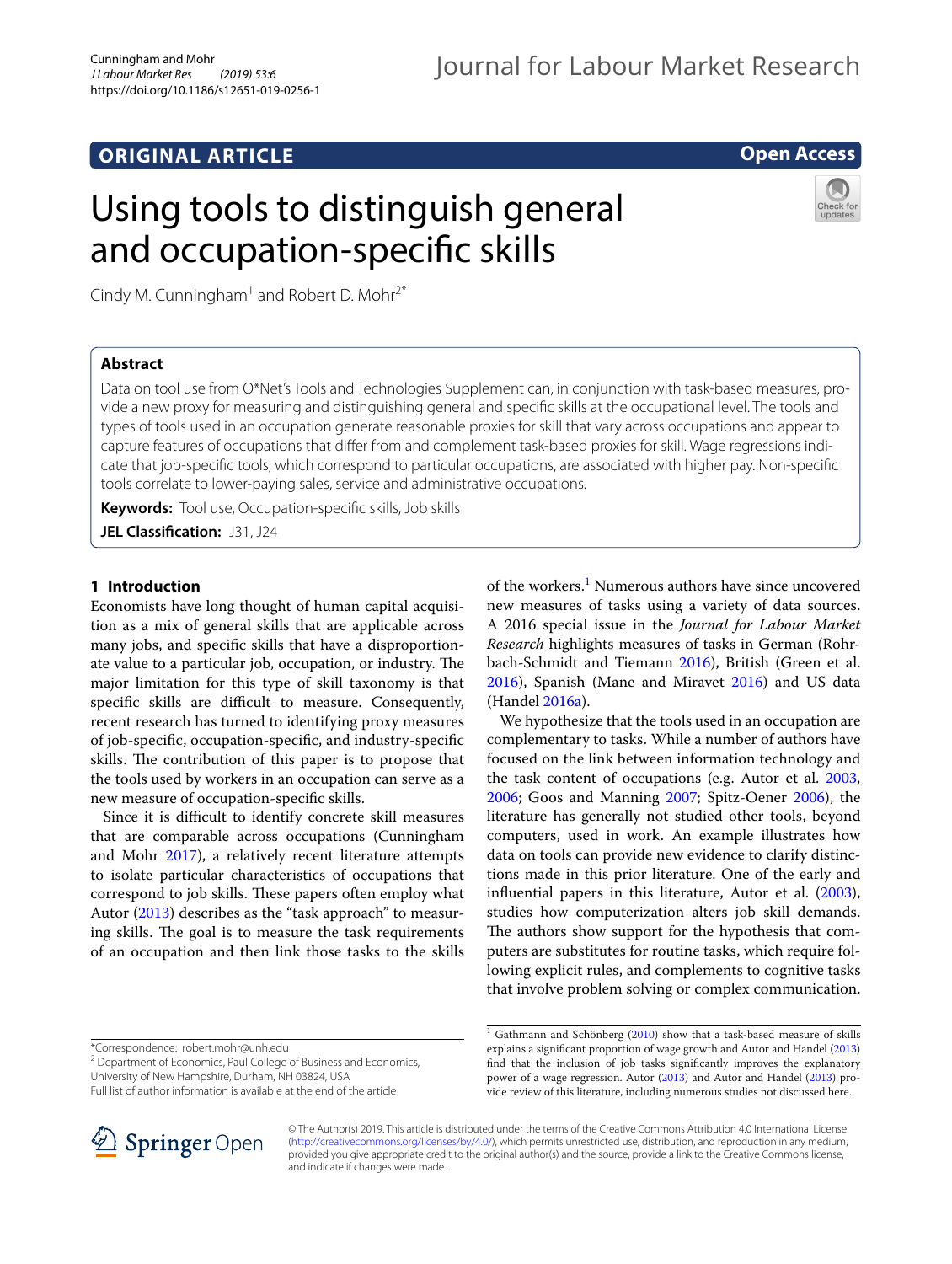We contend that information about a wide range of tools can provide deeper information about the particular products that might substitute for or complement specifc types of tasks. Some commonly-used tools observed in our data include items like bar code readers, cash registers, and credit card readers, all of which we would expect to be associated with routine tasks. Other general tools like personal digital assistants or special purpose telephones might be complementary to cognitive tasks. Our descriptive statistics identify how the mean value of indices that characterize the tasks required of an occupation vary with the types of tools used in that occupation.

The contribution of this essay is to analyze tool use, especially those tools that are unique to a small number of occupations, to better categorize the skill requirements of various jobs. Tools relate closely to skills, since the mastery of any particular tool is a skill. The variation of tools across occupations allows a natural way to categorize these skills in terms of their specifcity. Some tools (e.g. hammers, computers, or fax machines) are generalist and used in a wide range of occupations. Many other tools are very specifc and used only in a very narrow range of occupations. The job-specific human capital these tools represent may indicate higher replacement costs of workers, and thus workers might earn higher wages; but alternatively, such job-specifc human capital indicates fewer outside alternatives, which might lead to lower wages. Additionally, workers using outdated or obsolete tools may have developed particular complementary skills that compensate for the tools' weaknesses, which might be beneficial to this job but not transferable. Therefore it is an empirical question whether workers using job-specifc tools will earn a wage premium for that skill. We show that the types of tools used in a particular occupation provide a measure for skills that correlates both to the task requirements of a job and to wages. Very few prior papers use data from a wide range of tools or technologies. Handel ([2016a\)](#page-10-5) highlights the need for better measures of tools and technologies, and presents survey data from US workers to measure the use of heavy machinery and machine tools as well as related skills like machine set-up and repair or the programming and operation of robots. Snower and Goerlich ([2013\)](#page-10-12) use data about the use of approximately 30 tools to study the relationship between multitasking and wages.

The regression analyses in this paper study the role of tool use in determining occupational wage premiums. Our approach relies on measuring the number of tools typically used in an occupation as well as measuring the number of job-specifc tools that are used only in a narrow range of occupations. We report how tool use correlates to more commonly used measures of job tasks. We then test whether tool use helps explain wages at the occupation level. In particular, we ask if the either the aggregate number of tools or the number of job-specifc tools correlates to wages, and if that relationship varies by the type of occupation.

The remainder of this paper is organized as follows. Section [2](#page-1-0) discusses several theoretical and conceptual issues relevant to our empirical analyses. Section [3](#page-2-0) discusses the O\*NET data and develops a measure of tool specificity. Section  $4$  studies the relationship between tool specifcity and wages. Section [5](#page-9-0) concludes.

## <span id="page-1-0"></span>**2 Conceptual discussion**

A Mincer wage regression is the most common way to measure returns to skill. Such a regression typically takes the form:

<span id="page-1-1"></span>
$$
\ln (w_i) = \alpha + \beta_1 S_i + \beta_2 T_i + \beta_3 T_i^2 + \gamma X_i + v_i \tag{1}
$$

where  $w_i$  represents the wage for worker  $i$ ,  $S_i$  measures educational attainment,  $T_i$  measures either age or experience, and  $X_i$  is a vector of individual-level covariates like gender or race. In its simplest form, this regression uses schooling and experience to proxy for skills. Since these measures are not specifc to occupations, a major challenge is to measure the particular skills needed in individual jobs.

Economists have proposed a number of measures that may proxy for the skill requirements of work, including information about specifc job tasks (Autor and Handel [2013](#page-10-11)), requirements of occupations (Levenson and Zoghi [2010](#page-10-13)), or in the case of this paper, tools. Unfortunately, including any of these proxies directly into a wage regression can lead to another source of bias. A reduced-form expression like Eq. [1](#page-1-1) does not control for selection into occupations. Estimating the equation with either tasks or tools included individually would quite likely produce negative coefficients for those tasks or tools that are used frequently at low-wage jobs and less frequently at highwage jobs. Such a cross-sectional result would of course not mean that acquiring the skills to perform a given task or use a given tool negatively afects wages.

In cross-sectional data where the proxy for skill is measured only at the occupational level the potential for biased estimators in a Mincer wage regression can't be eliminated. One option is to develop alternative models for the relationship between wages and skills, as in Autor and Handel [\(2013\)](#page-10-11) or Firpo et al. ([2011\)](#page-10-14), but such models still require variation at the individual level and may have relatively weak testable implications. Barring the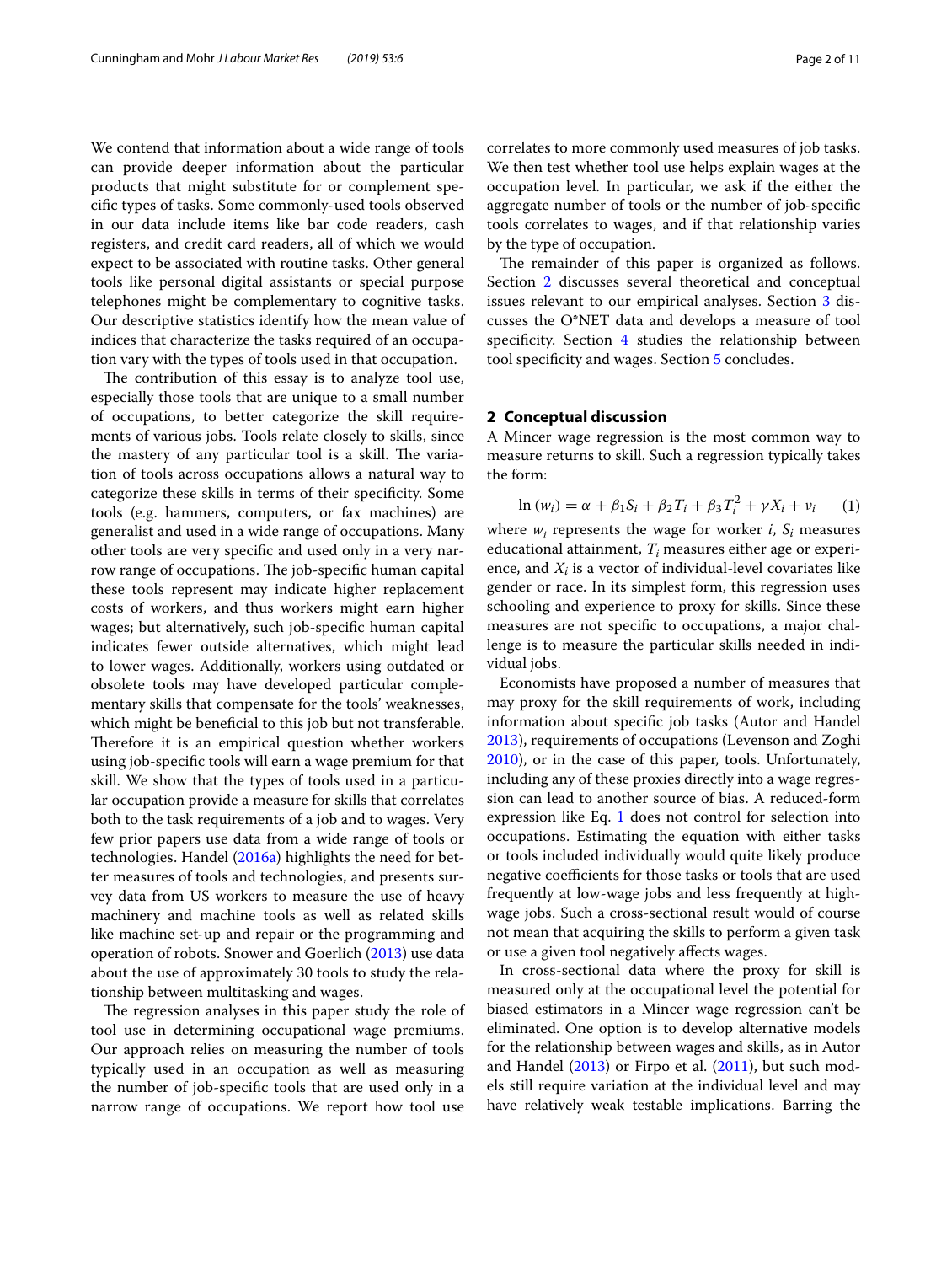use of such an alternative model, one must acknowledge the limitations of including the skill proxies in the wage regression, summarize the bundle of task or tool measures into a small number of indices that are hopefully less susceptible to bias, and proceed with the knowledge that such an imperfect measure is likely better than failing to include proxies for specifc skills at all.

In order to assess the validity of tool use as a measure of skills, we start by counting the total number of tools used in an occupation and we defne measures to identify job-specifc and general tools. We explore the relationship between tool specificity and characteristics of occupations and show that the measures of tool use correlate to established, task-based, proxies for skill. We study how the inclusion of tools in a wage regression helps explain occupational wage diferentials.

#### <span id="page-2-0"></span>**3 Data and descriptive statistics**

Occupation-specifc information comes from the 2010 Occupational Information Network (O\*Net, or ONET) database, which is compiled by the US Department of Labor and contains a broad range of descriptors for various occupations. Although many prior studies use these data, work in economics has to our knowledge failed to exploit the Tools and Technologies Supplement (T2), which contains a thorough inventory of the tools used in particular occupations. An important limitation is that O\*Net does not measure variation within occupations, so it does not indicate how intensively a particular tool is used, the age of the tools, or what proportion of workers within an occupation use a given tool. Hence, the data allow us to study the occupational-level relationship to wages but do not allow us to identify heterogeneity in tool use or job tasks within an occupation (see Handel [2016b](#page-10-15) for additional discussion of O\*Net and T2).

The Department of Labor's  $O*Net$  database collects data on 774 "high demand" occupations. Dierdorf et al. ([2006\)](#page-10-16) describe the Tools and Technologies Supplement, including the details of data collection and classifcation. Tools are identifed by occupation, with the criteria for inclusion being that tools are:

*those items necessary to carry out central functions required by an occupational incumbent's work role and responsibilities. In addition to being essential to occupational performance, T2 items must have an expectation of a training requirement that ranges from a minimum of at least some on-the-job training, initial supervision, or 'demonstration of use,' to more formal training or vocational education. (Dierdorf et al. [2006](#page-10-16))*

By defnition, tools must be proxies for occupation-specifc skills, since they "have an expectation of a training requirement," a requirement that is occupation-specifc. The 2010 O\*Net data contain 3271 tools that workers need to perform their occupations.

Because workplace tools are also products purchased by businesses, they are listed in the United Nations Standard Products and Services Code (UNSPSC) and classifed within the T2 using a taxonomy that categorizes each tool by "commodity," "class," "family" and "segment." The basic design rule of this taxonomy is to group tools with a "common function, purpose or task" (Granada Research [2001\)](#page-10-17). For example, the tool "livestock scales" belongs to the class "weight measuring instruments," the family "measuring and observing and testing instruments" and segment, "laboratory and measuring and observing and testing equipment." Importantly for our purposes, the UNSPSC taxonomy is based on the product features of the tool, rather than an attempt to classify tools according to occupation or skill. In a retail setting, tools in the same family or class would likely be located in a common aisle. Thus, the taxonomy provides a measure, separate and independent from other skill measures, which we can link to job tasks; particular segments of tools may be more complementary to particular types of tasks. Furthermore, tools within the same segment may require similar skills, so that the number of tool segments (rather than the number of tools) can control for the diversity of skills in an occupation.

The average number of tools and tool families used per job, by major occupation (weighted by 2010 American Community Survey employment totals), is summarized in Table  $1<sup>2</sup>$  $1<sup>2</sup>$  $1<sup>2</sup>$ . The average worker uses nearly 58 different tools; while many of these may be quite similar to one another, as in bolt cutters, cable cutters and wire cutters, the average worker also uses approximately 13 diferent families of tools (e.g. hand tools or heavy construction machinery and equipment). At both levels of aggregation there are large diferences by major occupation. Far fewer tools are used in sales, service and administrative occupations relative to the blue-collar occupations. Although not shown in the table, there is also signifcant variation within the broad occupational categories. For example, workers in service occupations use far more tools than workers in administrative positions. Economists use just six tools: desktop calculators, desktop computers, mainframe computers, notebook computers, personal com-puters and scanners.<sup>[3](#page-2-2)</sup>

<span id="page-2-1"></span> $\frac{2}{3}$  The values in Table [1](#page-3-0) are similar to Dierdorff et al's Table 3, which reports unweighted means for tool use.

<span id="page-2-2"></span><sup>&</sup>lt;sup>3</sup> Managerial occupations are excluded from our regressions since tool use is unlikely to be a good proxy for human capital for these occupations.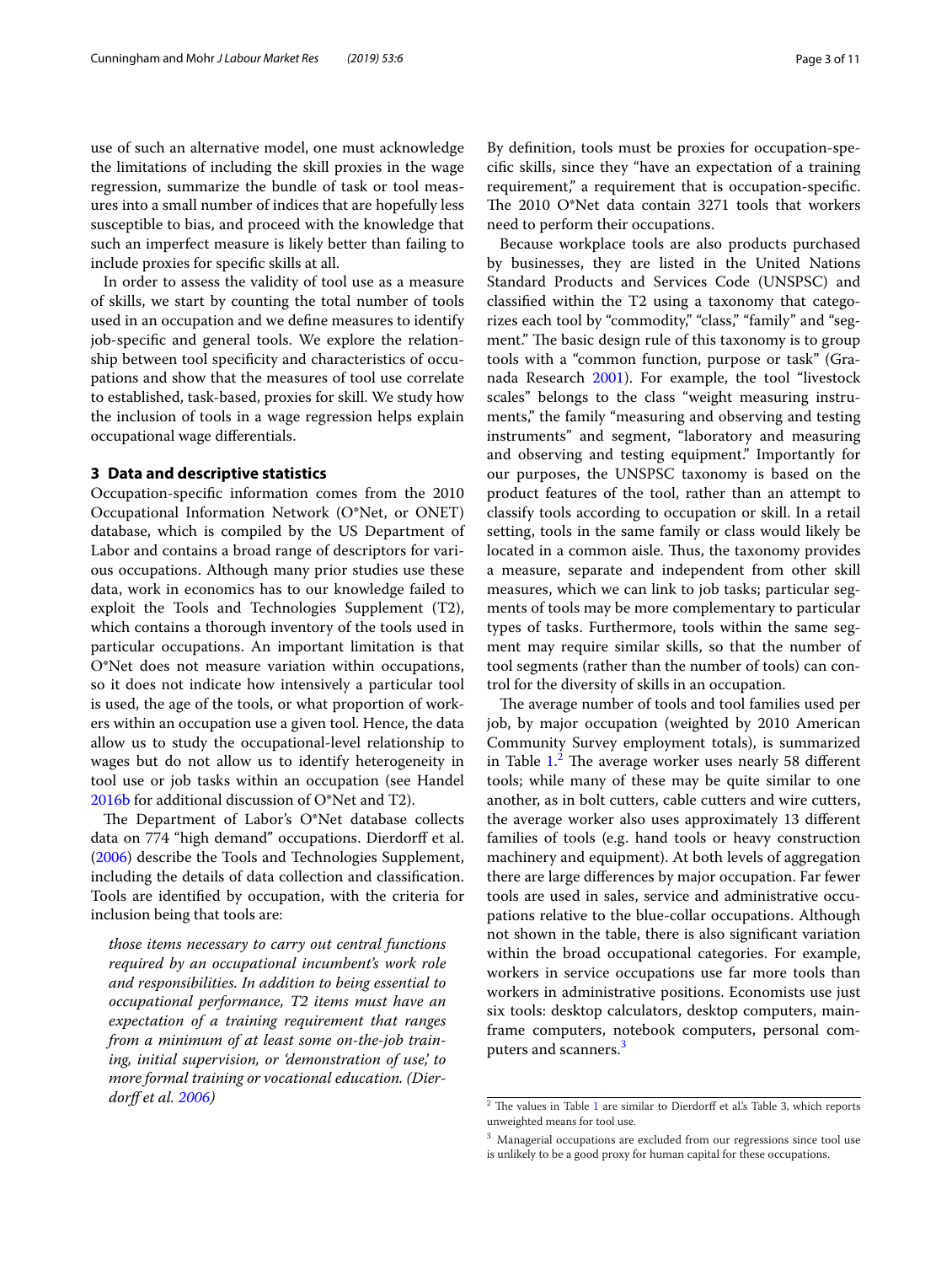|                         | <b>Category definition</b>                       | <b>Full sample</b> | <b>Professionals</b> | Sales, service<br>and administrative | <b>Blue collar</b> |
|-------------------------|--------------------------------------------------|--------------------|----------------------|--------------------------------------|--------------------|
| Number of tools         |                                                  | 57.7               | 93.6                 | 28.3                                 | 78.4               |
| Number of tool families |                                                  | 13.0               | 18.4                 | 8.7                                  | 16.0               |
| Job-specific tools      | Number of tools used by<br>0-2% of other workers | 22.8               | 48.6                 | 9.0                                  | 23.0               |
| General tools           | Number of tools used by<br>15+% of other workers | 9.9                | 11.3                 | 8.                                   | 11.9               |

<span id="page-3-0"></span>**Table 1 Number of diferent tools and tool families used, by major occupation. Source: O\*NET 15.0: T2 supplement**

Figures show the average number of tools used per worker, weighted by 2010 ACS employment totals

Given the training requirements associated with the tools in the T2 supplement, the mastery of the tools of an occupation represents a form of human capital. In occupations that use many tools or job-specifc tools, this human capital is likely to be occupation-specifc. If a given occupation tends to use tools that are more general, meaning that many workers in other occupations use the very same tools, then this human capital is not occupation-specifc. To defne tool specifcity we weight each occupation with respect to its employment level (using the 2010 American Community Survey) and then calculate the percentage of workers outside of a given occupation that use a particular tool.

Choosing the precise threshold (i.e. the percentage of workers using a tool) to label a tool as either jobspecifc or general is somewhat arbitrary, but our goal is to defne these terms in a way that is both true to their meanings (i.e. job-specifc tools are closely associated to particular occupations) and also assures suf-ficient variation across occupations. Figure [1](#page-3-1) shows the distribution of other tool users across tools. Nearly 40% of the tools in T2 are used by 0–2% of other workers. Based on this natural break in the data, it seems reasonable to defne a job-specifc tool as one that is used by less than 2% of other workers. Since our goal, though, is to measure wages for workers based on their use of job-specifc tools, we want to ensure that the threshold we select gives us enough variation across workers. We therefore consider how a slightly higher or lower threshold would afect the number of workers identifed as using job-specifc tools. As indicated in appendix Table [8,](#page-10-18) half of all workers use between 0 and 3 job-specifc tools when we apply the most restrictive defnition (used by less than .5% of workers outside of that occupation) of "job-specific". That value increases rapidly as we vary the threshold for specificity by  $\frac{1}{2}$ percentage point increments. Ultimately, we choose to defne a job-specifc tool as one that is used by between 0% and 2% of workers outside of that occupation. As shown in row 4 of Table [8,](#page-10-18) this defnition ensures substantial variation in the number of such tools across workers; 90% of all workers (945,708 of 1,048,107) and 84% of all occupations (252 of 300) in our sample use at least one specifc tool. We defne a general tool as one that is used by at least 15% of all workers outside of that occupation.

The bottom section of Table  $1$  shows the number of job-specifc and general tools by major occupation. Of the 58 tools used by a typical worker, 23 are specifc and 10 are general. There is significant variation in the number of job-specifc tools used across occupation groups. Blue collar workers use the most tools, the majority of which are job-specifc.

Only 37 tools meet the definition of "general," meaning that more than 15% of workers observed in the American Community Survey use them. Table [1](#page-3-0) suggests less variation in general tools. Since expertise in general tools may proxy for general human capital that is valuable across numerous occupations, we list these tools individually in Table [2](#page-4-0). The most commonly used tools are computers,

<span id="page-3-1"></span>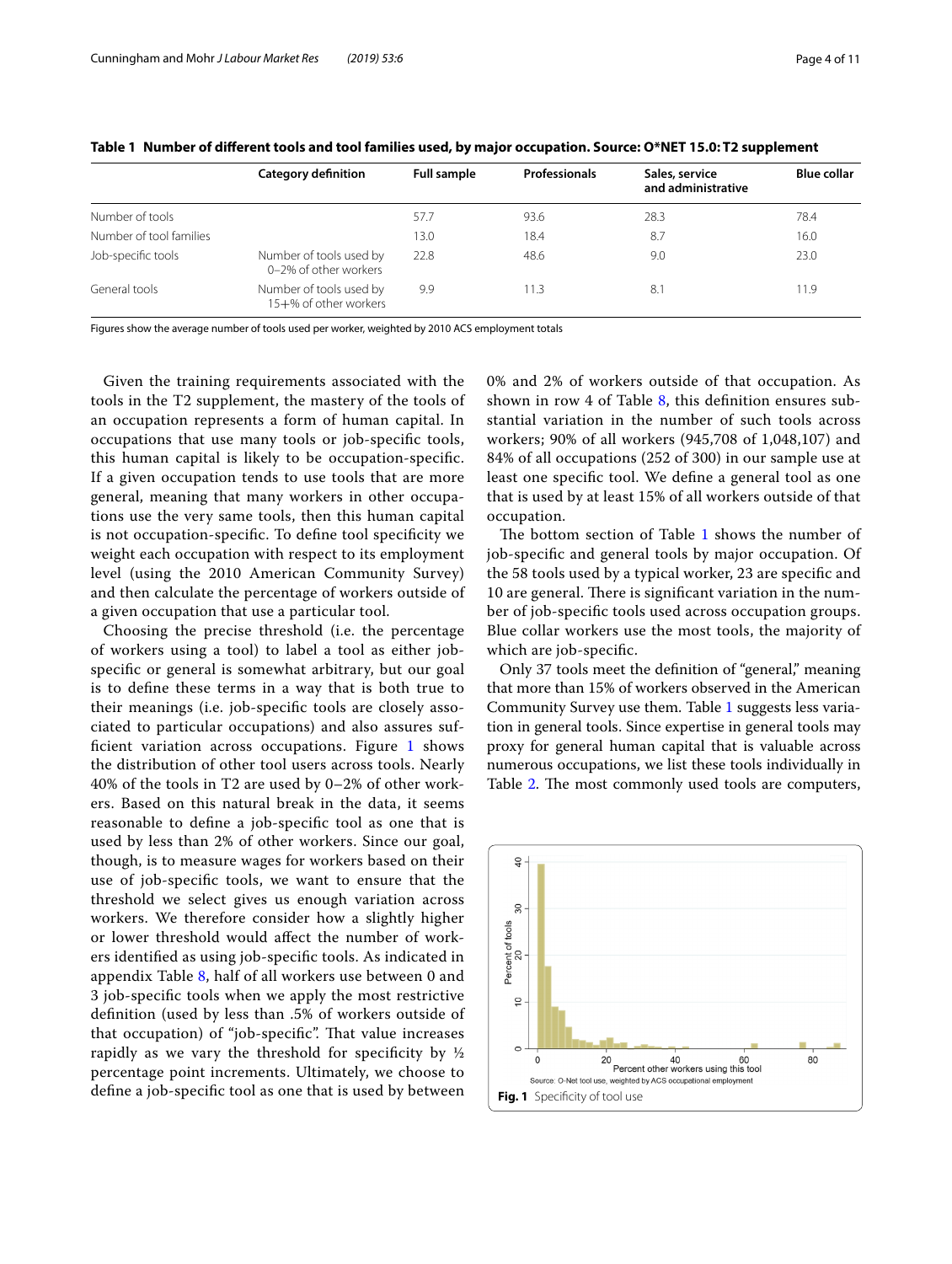| Tool                                     | $%$ using | Tool                                    | % using |  |
|------------------------------------------|-----------|-----------------------------------------|---------|--|
| Personal computers                       | 86.05     | Bar code reader equipment               | 21.58   |  |
| Desktop computers                        | 77.49     | Power saws                              | 21.54   |  |
| Notebook computers                       | 62.37     | Air compressors                         | 21.40   |  |
| Laser printers                           | 43.00     | Power drills                            | 21.24   |  |
| Scanners                                 | 38.84     | Portable data input terminals           | 20.68   |  |
| Personal digital assistant PDAs or organ | 35.58     | Desktop calculator                      | 20.28   |  |
| Photocopiers                             | 33.55     | Tape measures                           | 20.09   |  |
| Laser fax machine                        | 33.35     | Cash registers                          | 19.81   |  |
| Screwdrivers                             | 31.78     | Calipers                                | 19.59   |  |
| Special purpose telephones               | 31.03     | Digital camcorders or video cameras     | 19.33   |  |
| Hammers                                  | 29.65     | Safety glasses                          | 19.18   |  |
| Digital cameras                          | 25.93     | Electronic funds transfer point of sale | 18.41   |  |
| Two way radios                           | 24.61     | Protective gloves                       | 18.15   |  |
| Ladders                                  | 24.45     | Levels                                  | 16.91   |  |
| Forklifts                                | 24.13     | Power grinders                          | 16.82   |  |
| Adjustable wrenches                      | 23.97     | Liquid crystal display projector        | 15.84   |  |
| Tablet computers                         | 23.12     | Global pos. system GPS receiver         | 15.45   |  |
| Pocket calculator                        | 22.10     | Goggles                                 | 15.24   |  |
| Adjustable widemouth pliers              | 21.78     |                                         |         |  |

<span id="page-4-0"></span>**Table 2 Percent of workers using most commonly-used tools (general tools). Source: O\*NET 15.0: T2 supplement**

Percentage of workers using a given tool, weighted by 2010 ACS employment totals

printers, scanners, photocopiers, and fax machines. Consistent with data from other surveys (e.g. Zoghi and Pabilonia [2007\)](#page-10-19), O\*Net data indicate that nearly 90% of workers use a computer on the job. Beyond information technology, which has been incorporated into numerous prior studies (e.g. Autor et al. [1998](#page-10-20); Arabsheibani and Marin [2006](#page-10-21); Morissette [1998](#page-10-22); Pabilonia and Zoghi [2005](#page-10-23)), the list in Table [2](#page-4-0) indicates a diverse set of tools associated with general human capital.

In addition to providing information about tool use, O\*Net data also provide direct information about the cognitive and manual requirements and physical risks associated with occupations. Acemoglu and Autor ([2011](#page-10-24)) and Autor and Handel ([2013](#page-10-11)) identify particular O\*Net measures to create additive indices of the task requirements of jobs. Based on the description in Acemoglu and Autor  $(2011)$  $(2011)$ , we replicate four indices, which they name Non-routine cognitive, Routine cognitive; Routine manual; and Non-routine manual. Cognitive occupations emphasize analytical, creative and interpersonal skills. Occupations that score highly on the routine measure emphasize repetition, pace, accuracy and the control of machines or processes. Each index is created by summing the responses of between three and seven specifc

scaled measures of tasks. $4$  In addition to the task indices, we use the same methodology to create an index to measure the physical risks of work. We control for risk since wages may refect a compensating diferential, and the use of tools are likely to correlate to the risk of injury.

Table [3](#page-5-1) presents correlation coefficients between the tools used in an occupation, the task-based indices, and risk. The high correlation between the total number of tools and the number of job-specifc tools is to some extent an artifact of how the measures are created. There are few general tools, some of which (like computers) are used by nearly all workers, so much of the variation in tool use is driven by the variation in job-specifc tools. The correlations between the task indices and the three measures of tool use range from  $-$  .09 to .27. All three measures of tool use are positively correlated to non-routine cognitive tasks. We interpret this correlation to indicate that a worker who uses many diferent tools is less likely to have a job that is repetitive or easily automated. If the worker must decide which tools or combinations of tools are appropriate for a particular situation, then such decision-making is a cognitive task.

<span id="page-4-1"></span> $4$  Acemoglu and Autor ([2011](#page-10-24)) apply labor supply weights and standardize each scale to have a mean zero and standard deviation one. David Autor has helpfully published the code for all of these steps on his web page, so an exact replication is possible.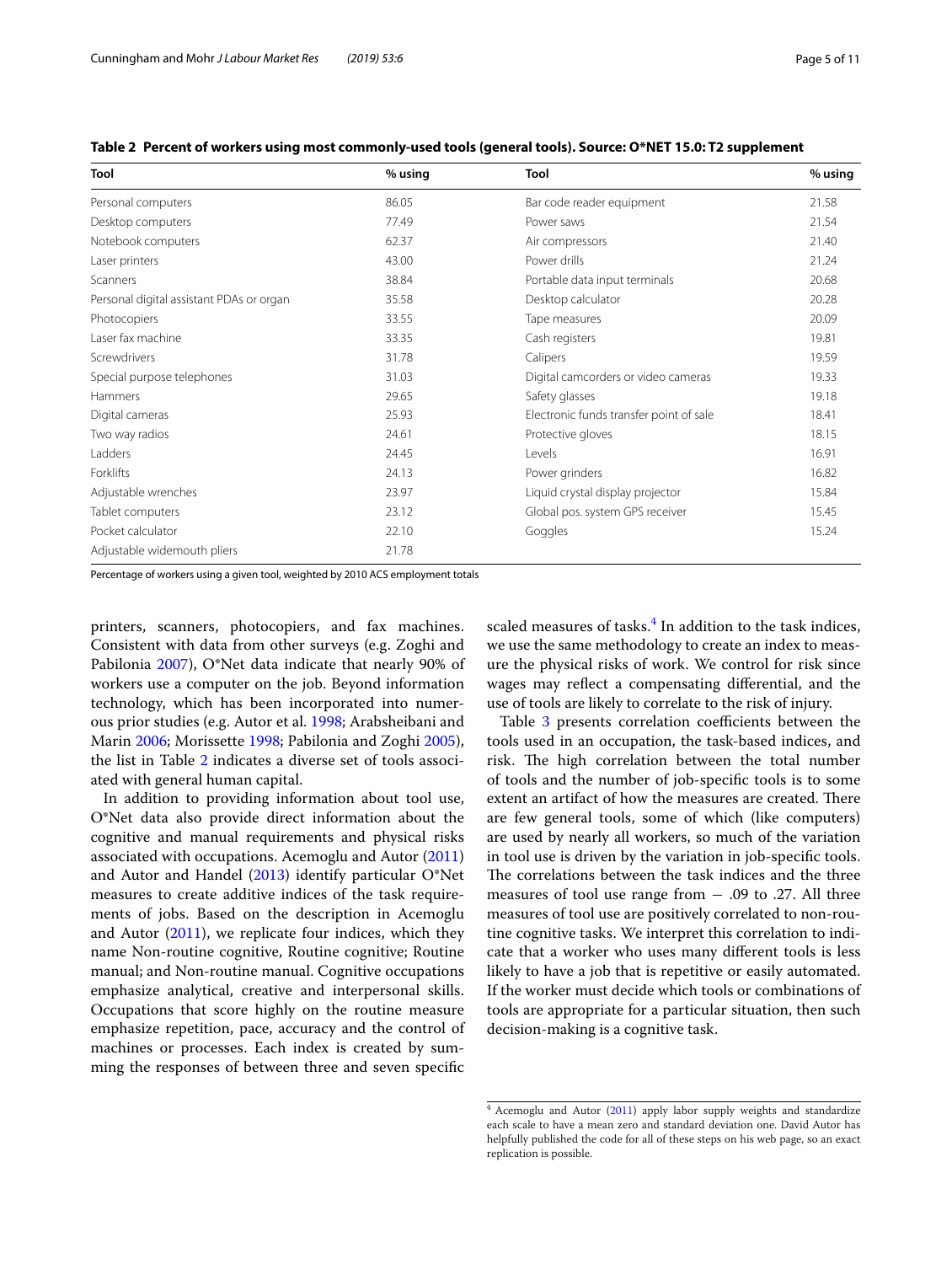|                       | Non-routine<br>cognitive | Non-routine<br>manual | Routine<br>cognitive | <b>Routine manual</b> | <b>Risk</b> | #Tools | #Job-<br>specific<br>tools | #General tools |
|-----------------------|--------------------------|-----------------------|----------------------|-----------------------|-------------|--------|----------------------------|----------------|
| Non-routine cognitive |                          |                       |                      |                       |             |        |                            |                |
| Non-routine manual    | $-.28$                   |                       |                      |                       |             |        |                            |                |
| Routine cognitive     | .32                      | $-.33$                |                      |                       |             |        |                            |                |
| Routine manual        | $-.55$                   | .68                   | $-.20$               |                       |             |        |                            |                |
| Risk                  | $-.26$                   | .76                   | $-.30$               | .71                   |             |        |                            |                |
| Number of tools       | .25                      | .08                   | $-.09$               | .06                   | .27         |        |                            |                |
| #Job-specific tools   | .26                      | $-.03$                | $-.01$               | $-.03$                | .14         | .95    |                            |                |
| # General tools       | .27                      | .09                   | $-.02$               | $-.02$                | .23         | .61    | .42                        |                |

<span id="page-5-1"></span>**Table 3 Correlation coefcients. Sources: O\*NET 15.0 Database (incl. T2 supplement); American Community Survey 2010**

Table indicates correlation coefficients from the full sample of workers using occupation weights.  $N = 1,041,239$ 

Although the correlations between the number of tools used and the other three task indices are low, task indices do vary with the types of tools used. Table [4](#page-6-0) explores the relationship between tool segments (the broadest categorization of tools in the UNSPSC taxonomy) and task indices. An individual cell indicates the mean value of a task index for workers in occupations that use at least one tool from a given segment. Because task indices are normalized to have a population mean of zero and a standard deviation of one, the magnitudes in the table are easy to interpret; values greater than .5 in absolute value are italicized. Many segments have a strong positive association to the non-routine manual or routine manual task indices. Tools may proxy better for skills where tasks tend to have "blind spots", i.e. in blue-collar occupations; and vice versa, task indices may proxy better where cognitive requirements are important, and tools tend to be less discriminative, i.e. within professional or managerial jobs. Although not depicted in the table, the relationship between the types of tools used and the task indices also holds at the level of individual tools. For example, workers using at least one of three of the tools discussed in the introduction, bar code readers, cash registers, and credit card readers, have higher mean values for the two indices identifying routine tasks. Individuals using personal digital assistants or special purpose telephones have higher values for the indices identifying cognitive tasks.

# <span id="page-5-0"></span>**4 Results and discussion**

In order to link tool use to wages, we draw individuallevel data on hourly wages, demographic information, and occupation from the 2010 American Community Survey[.5](#page-5-2) We estimate a wage regression, as described in Eq.  $(1)$ , and include the following occupation-specific measures: indices for cognitive, non-routine, or risky occupations, the total number of tools along with its square term, the number of job-specifc tools, and the number of job-specifc tools squared. We control for the standard worker demographic variables: age, education, race, gender, disability and marital status. We exclude managers, who use very few tools overall and have no tools that are specifc to their occupation. Since the task indices and the use of tools vary only by occupation, standard errors are clustered; coefficients therefore indicate occupation-level diferences.

Table [5](#page-7-0) shows the results of fve diferent OLS estimations for a wage regression, where the log of weekly wages is the dependent variable. The first column uses the full population of workers, excluding managers. This regression estimates Eq. [\(1](#page-1-1)) including task and risk indices, the total number of tools, and the number of tools squared. Because we hypothesize that job-specifc tools will best proxy the portion of human capital connected to an occupation, we add the number of job-specifc tools (still controlling for all other tools used) as an explanatory variable in column 2. Next, we partition the data by major occupation group into professional; sales, service and administrative; and blue collar occupations and report these results in columns 3–5.

Column 1 of Table  $5$  indicates no statistically significant relationship between the number of tools used in an occupation and the occupational level wage premium in a model that pools occupations. Column 2 shows that occupational wages do correlate positively to the number of job-specifc tools. Workers who must learn and master numerous tools specifc to their jobs earn a wage premium. Control variables for worker's demographic characteristics and the measures for the tasks and risks associated with an occupation have signs and signifcance levels that are largely consistent with prior work.

<span id="page-5-2"></span><sup>&</sup>lt;sup>5</sup> The American Community Survey estimates hourly wages as annual income divided by the product of weeks worked and the usual hours per week.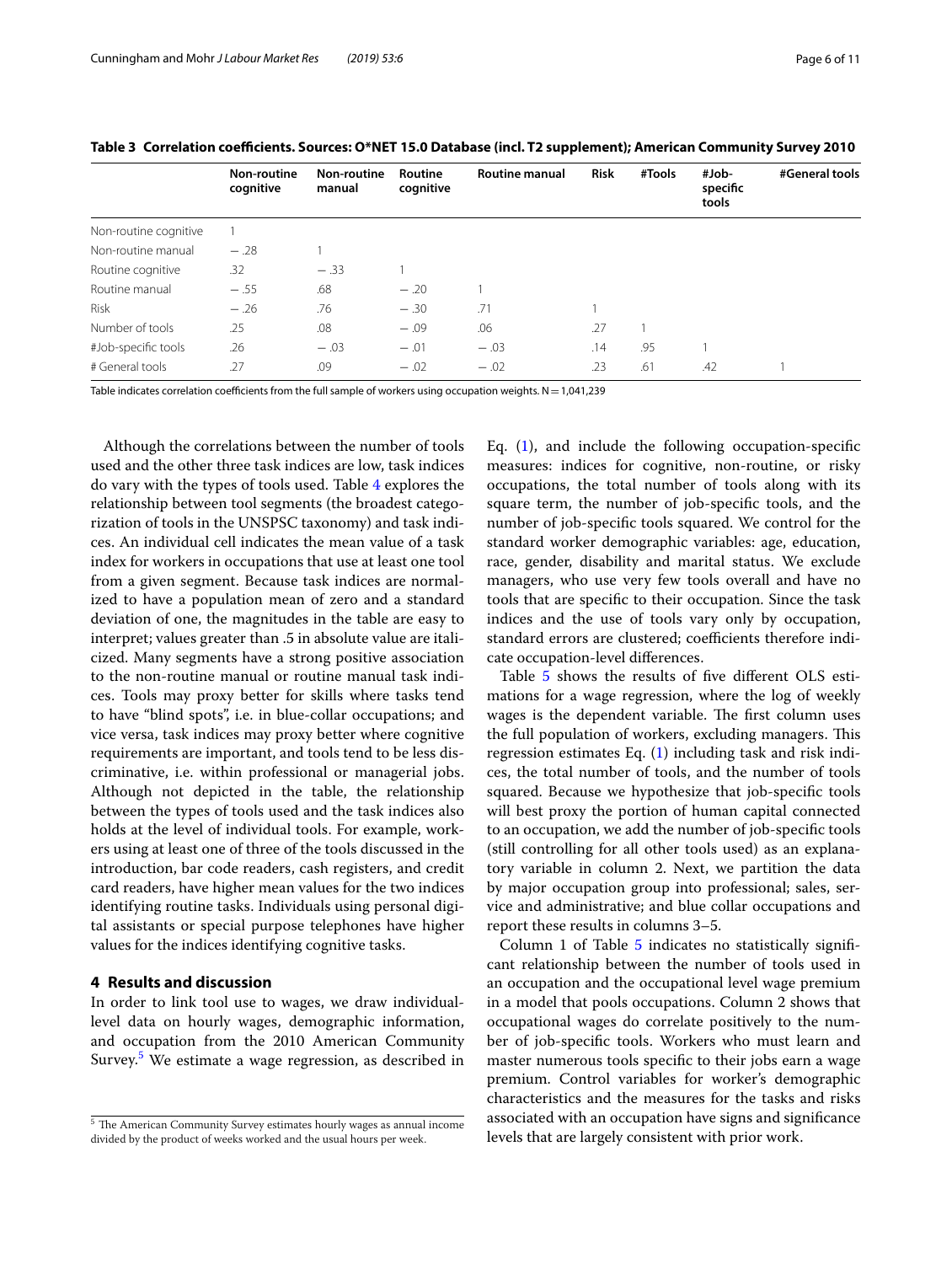| <b>Segment title</b>                              | Percentage of workers | Mean values for task indices    |                      |                              |                       |  |
|---------------------------------------------------|-----------------------|---------------------------------|----------------------|------------------------------|-----------------------|--|
|                                                   | using segment         | <b>Non-routine</b><br>cognitive | Routine<br>cognitive | <b>Non-routine</b><br>manual | <b>Routine manual</b> |  |
| IT, Broadcasting and Telecommunications           | 98.2                  | $-.12$                          | $-.04$               | .04                          | .04                   |  |
| Office Equipment, Accessories & Supplies          | 72.0                  | $-.05$                          | .06                  | $-.09$                       | $-.06$                |  |
| Defense, Law Enfor., Security, & Safety Equip.    | 47.0                  | $-.18$                          | $-.26$               | .40                          | .40                   |  |
| Lab., Measuring & Obs. & Testing Equip.           | 45.9                  | .19                             | $-.12$               | .37                          | .21                   |  |
| Tools and General Machinery                       | 45.2                  | $-.14$                          | $-.34$               | .47                          | .39                   |  |
| Domestic Appl., Supplies & Cons. Electr. Prod.    | 40.6                  | .17                             | $-.14$               | $-.03$                       | $-.26$                |  |
| Material Handling, Conditioning, Storage Mach.    | 40.0                  | $-.63$                          | $-.48$               | .73                          | .88                   |  |
| Printing, Photo, & A.V. Equip. & Supplies         | 38.2                  | .44                             | .08                  | $-.32$                       | $-.51$                |  |
| Distrib. & Conditioning Syst., Equip & Comp.      | 34.0                  | $-.27$                          | $-.35$               | .59                          | .55                   |  |
| Industr. Manuf. & Processing Machin. & Acc.       | 30.4                  | $-.23$                          | $-.36$               | .55                          | .68                   |  |
| Structures, Bldg, Constr., Mfg Comp. & Suppl.     | 27.5                  | $-.36$                          | $-.50$               | .51                          | .57                   |  |
| Service Industry Mach., Equip. & Supplies         | 26.1                  | $-.51$                          | $-.03$               | $-.21$                       | .10                   |  |
| Cleaning Equipment and Supplies                   | 24.1                  | $-.26$                          | $-.69$               | .43                          | .48                   |  |
| Commercial, Mil. & Priv. Vehicles                 | 24.0                  | $-.11$                          | $-.45$               | 1.00                         | .43                   |  |
| Medical Equip., Accessories & Supplies            | 23.6                  | .08                             | .00                  | $-.10$                       | $-.27$                |  |
| Manufacturing Components & Supplies               | 20.4                  | $-.12$                          | $-.49$               | .64                          | .68                   |  |
| Building & Constr. Machinery & Accessories        | 18.1                  | $-.76$                          | $-.78$               | 1.24                         | 1.17                  |  |
| Power Generation and Distr. Machinery             | 13.8                  | .05                             | $-.20$               | .87                          | .79                   |  |
| Music Inst, Games, Toys, Arts & Crafts Eq.        | 12.6                  | .72                             | $-.48$               | $-.47$                       | $-.89$                |  |
| Electr. Syst., Lighting, compnts, access., suppl. | 12.3                  | .72                             | $-.04$               | .01                          | $-.21$                |  |
| Farming, Fish., Forest. & Wildlife Mach. & Acc.   | 11.5                  | .35                             | $-.50$               | .28                          | .20                   |  |
| Mining, Well Drilling Machinery & Accessories     | 9.1                   | $-.04$                          | $-.47$               | .69                          | .73                   |  |
| Furniture and Furnishings                         | 7.7                   | .08                             | $-.63$               | $-.03$                       | $-.31$                |  |
| Sports and Rec. Equipment and Supplies            | 6.8                   | .81                             | $-.19$               | $-.10$                       | $-.46$                |  |
| Electronic Components and Supplies                | 6.3                   | .11                             | $-.02$               | .37                          | .53                   |  |
| <b>Published Products</b>                         | 6.1                   | .27                             | $-.31$               | .25                          | .01                   |  |
| Chemicals incl. Bio Chem. and Gas Materials       | 5.4                   | .45                             | $-.20$               | .73                          | .38                   |  |
| Apparel, Luggage & Personal Care Products         | 5.0                   | .66                             | $-.19$               | $-.09$                       | $-.39$                |  |
| Live Plant & Animal Material and Accessories      | 4.2                   | .72                             | $-.52$               | $-.17$                       | $-.44$                |  |
| Timepieces and Jewelry and Gemstone Prod.         | 1.3                   | .09                             | $-.67$               | .49                          | .65                   |  |
| Paper Materials and Products                      | 1.1                   | $-.55$                          | 1.25                 | $-.83$                       | $-.55$                |  |

# <span id="page-6-0"></span>**Table 4 Mean values of task indices, by tool segment. Sources: O\*NET 15.0 Database (incl. T2 supplement); American Community Survey 2010**

Table indicates mean values of the task indices for workers using at least one tools from given segment, with occupation weights. Values exceeding .5 in abs. value in italics. Segments used by fewer than 4 occupations excluded

Amongst professional and blue-collar workers, where job-specifc tool use is highest, we hypothesize that the mastery of tools is an important aspect of occupationspecific human capital. The results in columns 3 and 5 support this hypothesis; the coefficient on the number of job-specifc tools is statistically signifcant and positive in both cases. Evaluating the marginal efects for the full sample, professional and blue collar workers at the respective sample means of 22.8, 48.6, and 23.0 jobspecific tools (see Table  $1$ ), suggests a modest but economically meaningful relationship. An increase of 10 job-specifc tools, holding all else constant, would correspond to an increase in predicted earnings of 3.8%, 6.2%, and 2.5% for the full sample, professional, and blue-collar workers, respectively. For sales, service and administrative workers, who typically use fewer tools overall, most of which are general, job-specifc tools are not correlated to wages. The total number of tools used, conditional on job-specific tools, correlates negatively to wages. This suggests that the non-specifc tools used in this sector are not complementary to skills.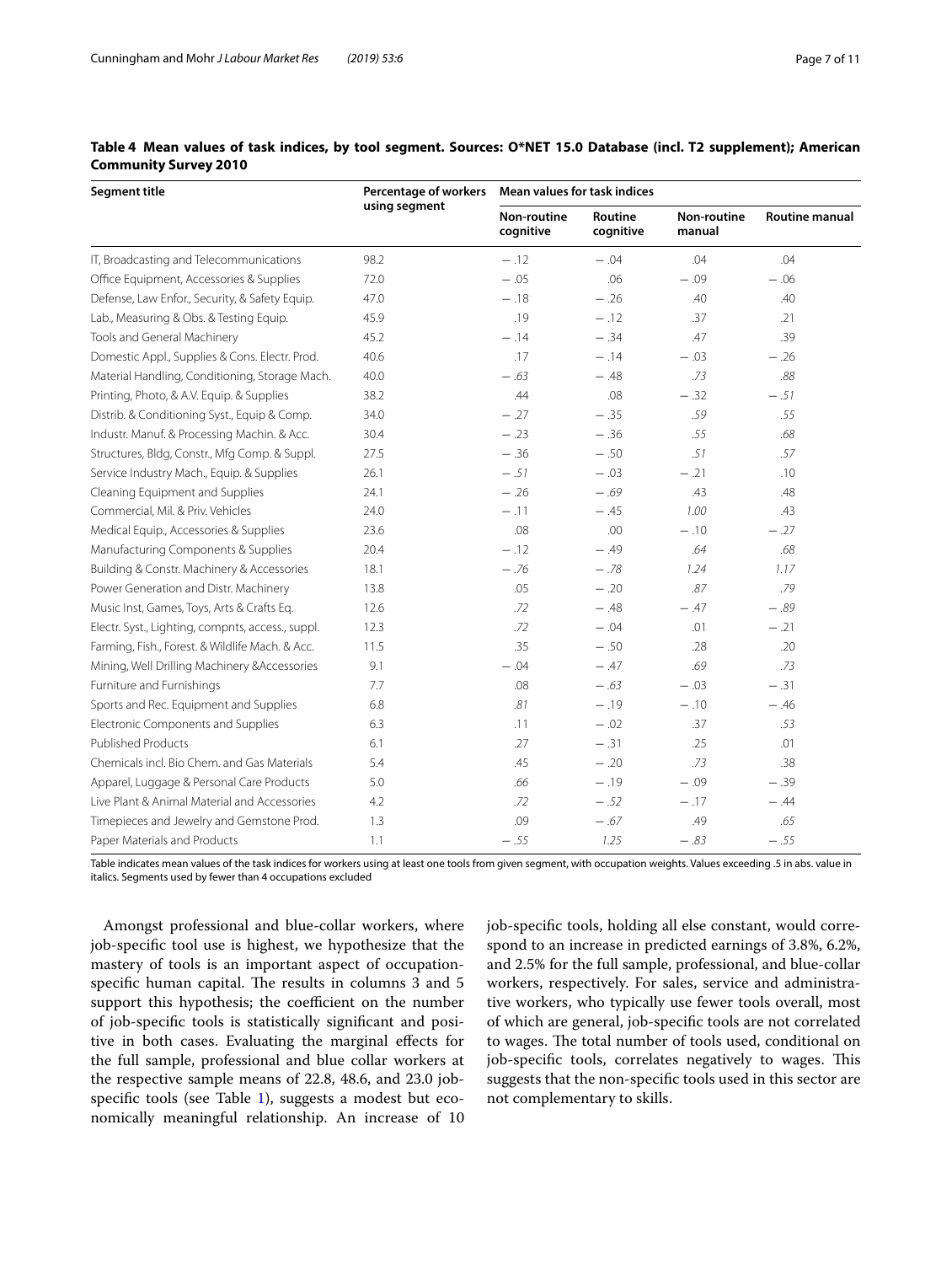# <span id="page-7-0"></span>**Table 5 Wage regressions**

|                       | <b>Full sample</b>   | <b>Full sample</b>   | Professional         | Sales, serv., and admin | <b>Blue collar</b>   |
|-----------------------|----------------------|----------------------|----------------------|-------------------------|----------------------|
| Non-white             | $-.0353***$ (.0069)  | $-.0378***(0064)$    | $-.0017(.0121)$      | $-.0336***$ (.0068)     | $-.0692***$ (.0102)  |
| Female                | $-.2211***$ (.0169)  | $-.2197***$ (.0169)  | $-.2214***(.0203)$   | $-1771***$ (.0179)      | $-1933***(0164)$     |
| Married               | $.0945***$ $(.0075)$ | $.0943***$ $(.0074)$ | $.0773***$ $(.0125)$ | $.0842***$ $(.0094)$    | $.1229***$ $(.0064)$ |
| Age                   | $.0511***$ $(.0024)$ | $.0516***$ $(.0024)$ | $.0614***$ $(.0040)$ | $.0488***$ $(.0031)$    | $.0519***$ $(.0026)$ |
| Age squared           | $-.0005***(.0000)$   | $-.0005***(.0000)$   | $-0.0006***00000$    | $-.0005***(.0000)$      | $-.0005***(0000)$    |
| High school           | $.1161***$ (.0109)   | $.1166***$ (.0105)   | .0277 (.0323)        | $.0923***$ $(.0116)$    | $.1588***$ (.0095)   |
| Some college          | $.1896***$ (.0147)   | $.1886***$ $(.0135)$ | $.1084***$ (.0365)   | $.1686***$ (.0132)      | .2403*** (.0199)     |
| College degree        | $.4644***$ $(.0226)$ | $.4642***$ $(.0225)$ | .4750*** (.0349)     | $.3778***$ (.0231)      | .3442*** (.0427)     |
| Non-routine cogn.     | $.0667***$ $(.0233)$ | $.0710***$ (.0222)   | $.1147*$ (.0624)     | $.1174***$ (.0237)      | $.1280***$ (.0185)   |
| Non-routine manual    | $-.0180(.0286)$      | $-.0190(.0292)$      | $-.1225***(.0575)$   | $-.0894***$ (.0438)     | $-.0074(.0171)$      |
| Routine cognitive     | $.1029***$ (.0222)   | $.0906***$ $(.0216)$ | $.1707***$ (.0452)   | $.0646***$ (.0197)      | $.0460***$ $(.0222)$ |
| Routine manual.       | $-.0928**$ (.0367)   | $-.0900***$ (.0338)  | .0191 (.0797)        | $-.1285***$ (.0433)     | $-.0090(.0190)$      |
| Risk                  | $.1029***$ $(.0290)$ | .0949*** (.0286)     | .0370(.0445)         | $.1834***$ $(.0365)$    | $.0657***$ $(.0179)$ |
| # Job-specific tools  |                      | $.0387**$ $(.0170)$  | $.0734**$ (.0288)    | .0406(.0670)            | $.0720**$ (.0331)    |
| Specific squared      |                      | $-.0002(.0009)$      | $-.0011(.0011)$      | $-.0038(.0093)$         | $-.0101***$ (.0029)  |
| Total tools           | $-.0020(.0074)$      | $-.0181*$ (.0106)    | $-.0268(.0178)$      | $-.1082***$ (.0363)     | $-.0006(.0139)$      |
| Total tools squared   | .0000(.0001)         | $-.0001(.0004)$      | .0000(.0005)         | $.0075***$ $(.0026)$    | $-.0002(.0006)$      |
| Occupation indicators | Yes                  | Yes                  | No.                  | <b>No</b>               | No.                  |
| Observations          | 1,041,239            | 1,041,239            | 295,419              | 497,121                 | 248,699              |
| R-squared             | .326                 | .328                 | .285                 | .245                    | .210                 |

Dependent variable is natural log of earnings. Robust standard errors in parentheses. Constant not reported. Occupation indicators control for 10 major occupation groups. Tools measured in 10 tool increments

\*\*\* p <.01, \*\* p <.05, \* p <.1

In order to further explore the relationship between the number of job-specifc tools used in an occupation and wages, we estimate regressions for nine subsamples and report results in Table [6](#page-7-1). We start by partitioning the full sample by gender, since participation in tool-intensive occupations often difers by gender. Many tool-intensive

|                      | Male                | Female                  | Service             | <b>Sales</b>         | Admin            |
|----------------------|---------------------|-------------------------|---------------------|----------------------|------------------|
| # Job-specific tools | $.0341*$ $(.0184)$  | $.0403**$ (.0193)       | .0350 (.0558)       | 2.9851*** (.4202)    | .1529 (.2660)    |
| Specific squared     | $-.0001(.0008)$     | $-.0001(.0010)$         | $-.0023(.0088)$     | $-4.2719***$ (.7879) | $-.1347(.2012)$  |
| Total tools          | $-.0134(.0114)$     | $-.0220*(0119)$         | $-.0653*$ (.0340)   | $-.2292(.1671)$      | $-.2177*(.1077)$ |
| Total tools squared  | $-.0002(.0004)$     | $-0000(0004)$           | .0034 (.0028)       | $-$ .1412** (.0460)  | .0498* (.0268)   |
| Number of clusters   | 300                 | 300                     | 39                  | 13                   | 24               |
| Observations         | 525,898             | 515,341                 | 207,764             | 132,593              | 156,764          |
| R-squared            | .344                | .296                    | .187                | .317                 | .178             |
|                      | Construction        | Installation and repair | Production          | Transportation       |                  |
| # Job-specific tools | .0884 (.0808)       | $-.0666(.1188)$         | $-.0849*$ (.0443)   | $.3589***$ (.0743)   |                  |
| Specific squared     | $-.0250***$ (.0104) | .0051(.0214)            | .0089 (.0057)       | $-.0739***$ (.0187)  |                  |
| Total tools          | .0044(.0295)        | $.0955*$ (.0532)        | $.0635**$ $(.0255)$ | .0274(.1053)         |                  |
| Total tools squared  | .0010(.0010)        | $-.0046(.0029)$         | $-.0022*(.0011)$    | $-.0059(.0128)$      |                  |
| Number of clusters   | 31                  | 23                      | 31                  | 21                   |                  |
| Observations         | 58,020              | 39,144                  | 56,848              | 81,993               |                  |
| R-squared            | .161                | .194                    | .237                | .187                 |                  |

## <span id="page-7-1"></span>**Table 6 Wage regressions by major occupation**

Dependent variable is natural log of earnings. Robust standard errors in parentheses. Each regression includes full set of control variables, as in Table [5](#page-7-0). Male and Female samples include occupation indicators to control for 10 major occupation groups. Tools measured in 10 tool increments

\*\*\* p <.01, \*\* p <.05, \* p <.1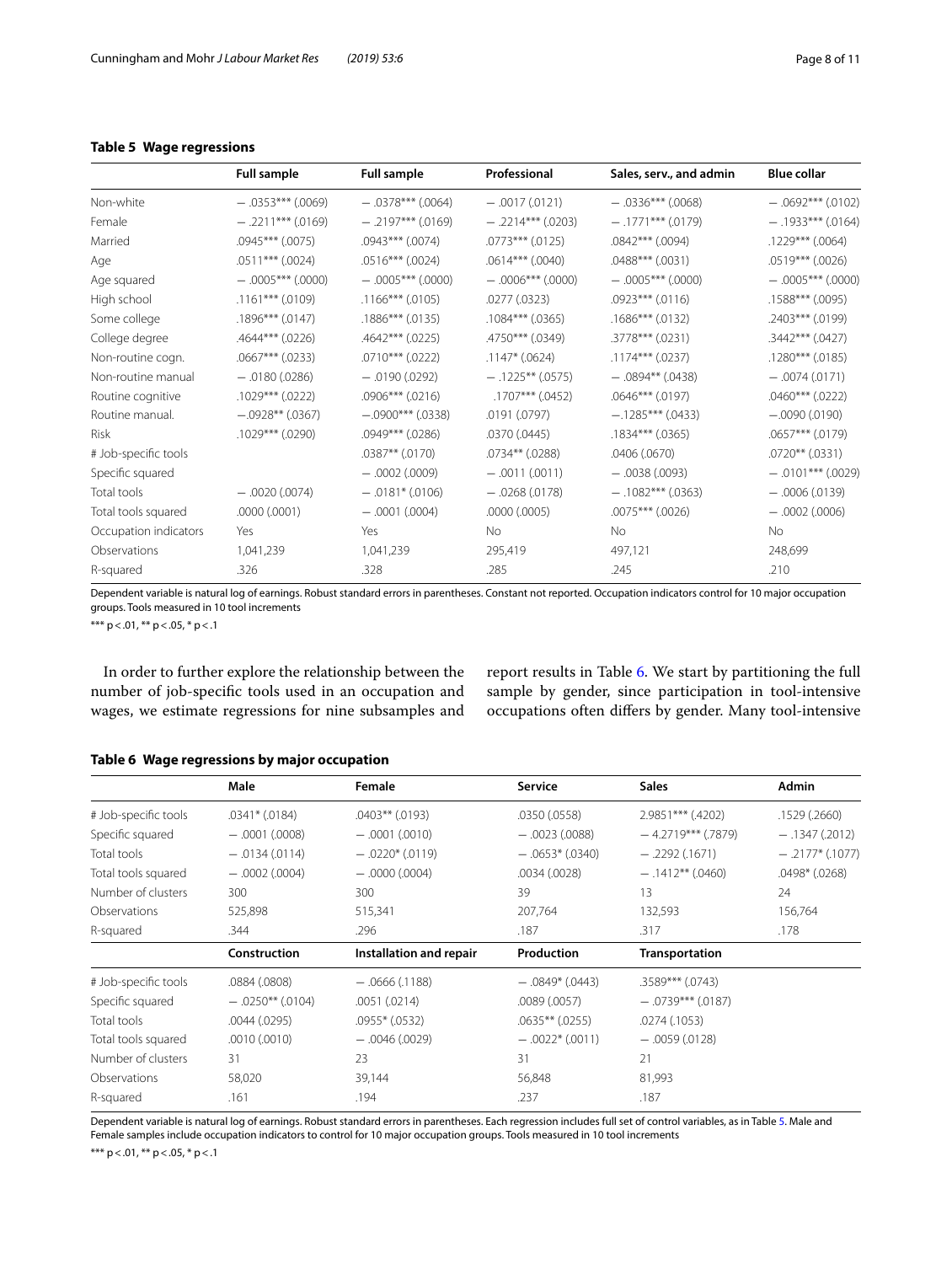blue-collar occupations are predominantly male. Several tool-intensive professional and service occupations, in particular in health care and nursing, are predominantly female. The remaining seven regressions reported in Table [6](#page-7-1) estimate the relationship between tool use and wages for each of the major occupations within the sales, service, and administrative, and blue-collar designations. While these regressions are useful in identifying whether statistically signifcant results are driven by particular major occupations, such disaggregation comes at a cost. Our source of variation is across 3-digit occupations, and each major occupation contains only a small number of 3-digit occupation codes. For this reason, we exclude Farming, Fishing and Forestry, which has only six occupations. The number of 3-digit occupation clusters for each remaining subsample is shown in Table [6.](#page-7-1)

Table [6](#page-7-1) is split into two sections (top and bottom of the table) and reports results from 9 diferent regressions. Each regression uses a full set of control variables, including the task, risk, and demographic measures from Table [5,](#page-7-0) but we report only the coefficients on the number of job-specifc tools, the total number of tools, and their squared terms. The first two columns at the top of the table report results for the male and female subsamples, the remaining three columns at the top of the table report results separately for sales, service and administrative occupations, and the four columns at the bottom of the table report results for four of the major blue-collar occupations.

The results in Table  $6$  are mostly consistent with the hypothesis that any wage premium associated with tool use is most likely to be linked to job-specifc tools. Amongst the 7 regressions partitioning the sample by major occupation, the coefficient for job-specific tools has a positive sign 5 times. Not surprisingly, given the small number of occupations in each regression, coefficients are generally not statistically signifcant. Marginal effects (not reported) match the coefficients in sign and statistical significance. The coefficient on the total number of tools, which given the control for job-specifc tools captures variation in tools that are used across multiple occupations, is negative in all fve regressions in the top section of the table. This is consistent with Table [5](#page-7-0) and suggests that, although the human capital afforded by such tool mastery is widely transferable, it is not specifc enough to generate a wage premium outside of a few blue-collar occupations.

Given that Tables [5](#page-7-0) and [6](#page-7-1) report statistical significance of job-specifc tools, we check whether our results are sensitive to how we defne the term job-specifc. Instead of defning a job-specifc tool as one that is used by less than 2% of workers outside of an occupation, we allow the defnition to vary in .5% point increments, as <span id="page-8-0"></span>in Table [8](#page-10-18), ranging from .5 to 5% of workers outside of an occupation. These alternate definitions of specificity produce results consistent with our conclusion that job-specifc tools are associated with wage premiums. Figure [2](#page-8-0) shows the marginal efects of job-specifc tools, evaluated at 22.8 tools, using a wage regression with the full population of workers (i.e. the specifcation used in column 2 of Table  $5$ ). The far left spike represents the 90% confdence interval using the defnition of specifcity which requires that no more than .5% of workers outside of an occupation use the tool, the second spike uses the defnition that no more than 1% of workers outside of the occupation use the tool, etc. The positive relationship between wages and job-specifc tools is robust for values near or below our chosen threshold of 2%, but that magnitude and statistical signifcance declines as the defnition becomes less restrictive.

A fnal set of regressions revisits the implications of Tables [5](#page-7-0) and [6](#page-7-1) using specifications that do not require defning job-specifc tools. We reconsider columns 2–5 of Table [5.](#page-7-0) Instead of including job-specifc tools, we include only the total number of tools and control for either the generality or diversity of tools. The number of general tools measures generality; the number of tool segments measures diversity. Using tools from multiple diferent segments may be an indication that a worker's skills are diverse and therefore more general. Given the prior results, we expect that coefficients on the number of general tools or the number of tool segments will be insignifcant or negative, indicating no occupational wage premiums for these general skills. Given the control for generality or diversity, the remaining variation in the number of tools used in an occupation will now indicate variation in occupation-specific skills. Therefore, we expect the number of tools to be more positively correlated to wages.

Table [7](#page-9-1) reports results. The four columns at the top of the table control for the number of general tools. The

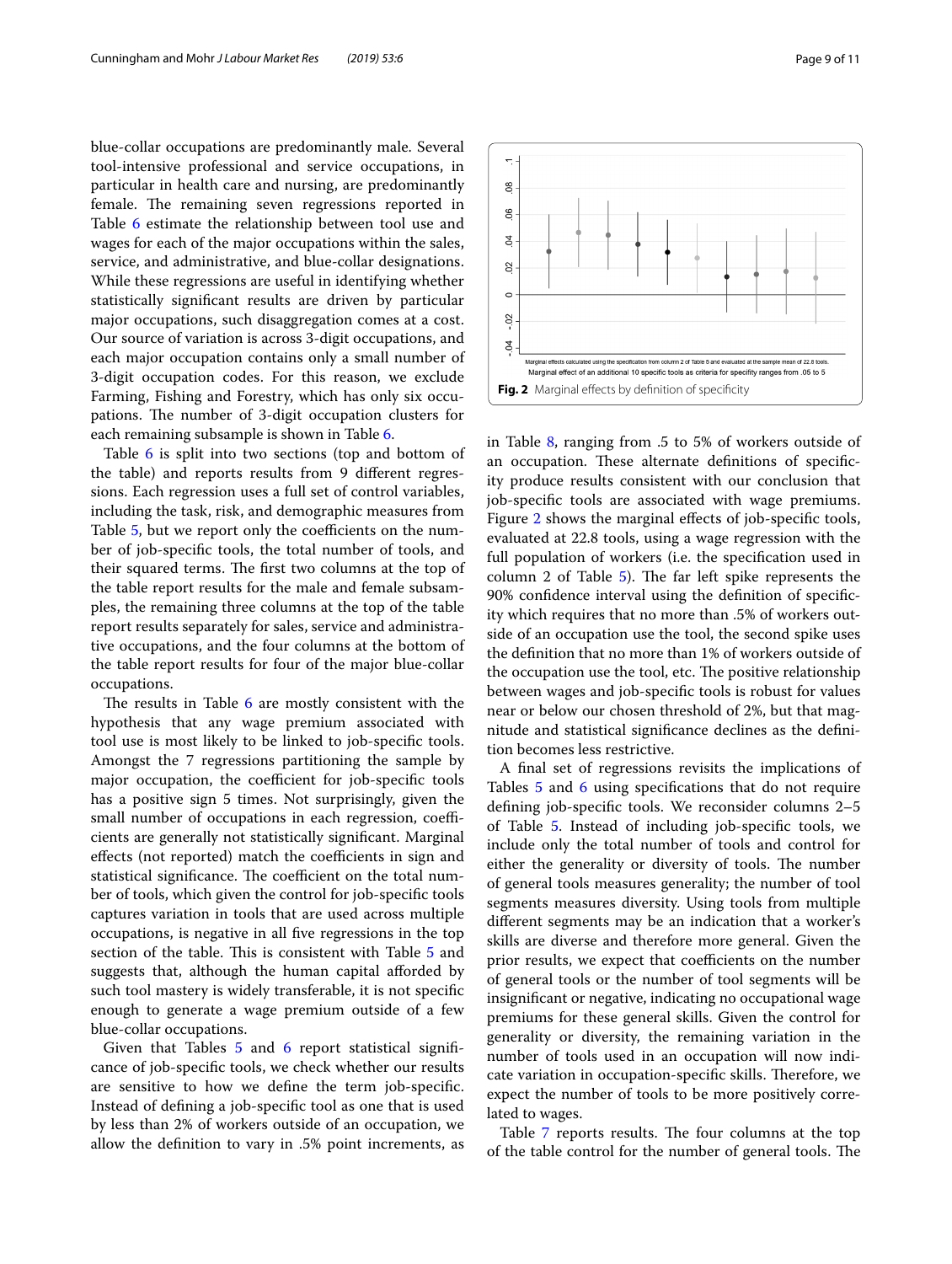|                       | <b>Full sample</b>  | Professional        | Sales, serv., and admin | <b>Blue collar</b>   |  |
|-----------------------|---------------------|---------------------|-------------------------|----------------------|--|
| # General tools       | $-0.0442(015)$      | $-.2556*(.1525)$    | $-.2221(.2016)$         | $-.0528(.0905)$      |  |
| General squared       | $-.0161(.0407)$     | .0495 (.0528)       | .1504 (.1287)           | .0065(.0334)         |  |
| Total tools           | .0044(.0081)        | $.0215**$ (.0098)   | $-.0914***$ (.0281)     | $.0309**$ $(.0121)$  |  |
| Total tools squared   | $-0000(0001)$       | $-.0003$ ** (.0002) | $.0074***$ $(.0027)$    | $-.0016***$ (.0006)  |  |
| Occupation indicators | Yes                 | No.                 | <b>No</b>               | No.                  |  |
| Observations          | 1,041,239           | 295,419             | 497.121                 | 248,699              |  |
| R-squared             | .327                | .281                | .246                    | .207                 |  |
| #Tool segments        | $-.0166***$ (.0062) | $-.0186*$ (.0099)   | $-.0073(.0080)$         | $-.0109***$ (.0054)  |  |
| Total tools           | $.0093$ $(.0080)$   | $.0244**$ $(.0111)$ | $-.0881***$ (.0257)     | $.0384***$ $(.0135)$ |  |
| Total tools squared   | $-.0001(.0001)$     | $-.0003$ ** (.0002) | $.0071$ *** (.0022)     | $-.0018***(0007)$    |  |
| Occupation indicators | Yes                 | No.                 | <b>No</b>               | <b>No</b>            |  |
| Observations          | 1,041,239           | 295,419             | 497,121                 | 248,699              |  |
| R-squared             | .328                | .280                | .245                    | .208                 |  |

#### <span id="page-9-1"></span>**Table 7 Wage regressions without job-specifc tools**

Each column reports results of two regressions. Dependent variable is natural log of earnings. Robust standard errors in parentheses. Each regression includes full set of control variables, as in Table [5](#page-7-0). Occupation indicators control for 10 major occupation groups. Tools measured in 10 tool increments

\*\*\*  $p < .01$ , \*\*  $p < .05$ , \*  $p < .1$ 

four columns at the bottom of the table control for the number of tool segments. Coefficients on the measures of generality and diversity are insignificant or negative. The number of tools is now positively associated with wages for professional and blue-collar workers. The coefficient on the number of tools for sales, service and administrative occupations, which use few tools, are contrary to our expectation but similar to those in Table [5](#page-7-0).

We perform several additional robustness checks using alternate measures for job-specific tools applied to the specifications presented in Table [5.](#page-7-0) First, we include as a regressor the proportion, not number, of job-specific tools within an occupation. Second, we redefine the term job-specific by professional; sales, service and administrative; and blue collar occupations. In other words, a tool is defined as specific for a blue-collar occupation only if it used by few other blue-collar workers, rather than few workers overall. These alternate specifications produce results consistent with our main findings. The percentage and number of job-specific tools typically have positive associations with wages, with the highest levels of statistical significance for the full sample and professional occupations.

## <span id="page-9-0"></span>**5 Conclusions**

Economists have long understood the importance of distinguishing general from specifc skills. One particularly promising approach to measuring specifc skills at the occupation level is to study the tasks associated with each occupation. We show that task-based measures can be extended and potentially improved by supplementing these measures with information about tool use. Tool use measures allow us to generate a new measure for skill that varies across occupations. Correlation coefficients indicate that tool-use measures are likely to capture features of occupations that difer from task-based proxies for skill. Wage regressions indicate that the number of tools used in an occupation, especially those tools that are specifc to an occupation, explain some of the occupational-level variation in wages. For most major occupation groups, the number of job-specifc tools, those used by 2% or fewer of all workers outside of an occupation, are associated with higher paying occupations.

While our work indicates the potential for using detailed information about tools to identify occupationspecifc and general skills, it also suggests that tool mastery is only one aspect of a worker's human capital and its relative value will difer with occupational characteristics. The link between tool use and skill requirements might also be afected by the investment policies of frms: When frms use their tools and machines for long periods and workers have to cope with outworn or technically obsolete tools, this might lead to higher skill requirements; workers have to, so to say, complement for the tools' weaknesses. In our regression results, the relationship between tool use and wages difers by occupation type. Sales, service and administrative occupations use few tools and the most valuable human capital is in the mastery of cognitive and abstract tasks. In professional and blue-collar occupations, tool mastery, as measured by the number of job-specifc tools used, is likely to be a valuable form of human capital.